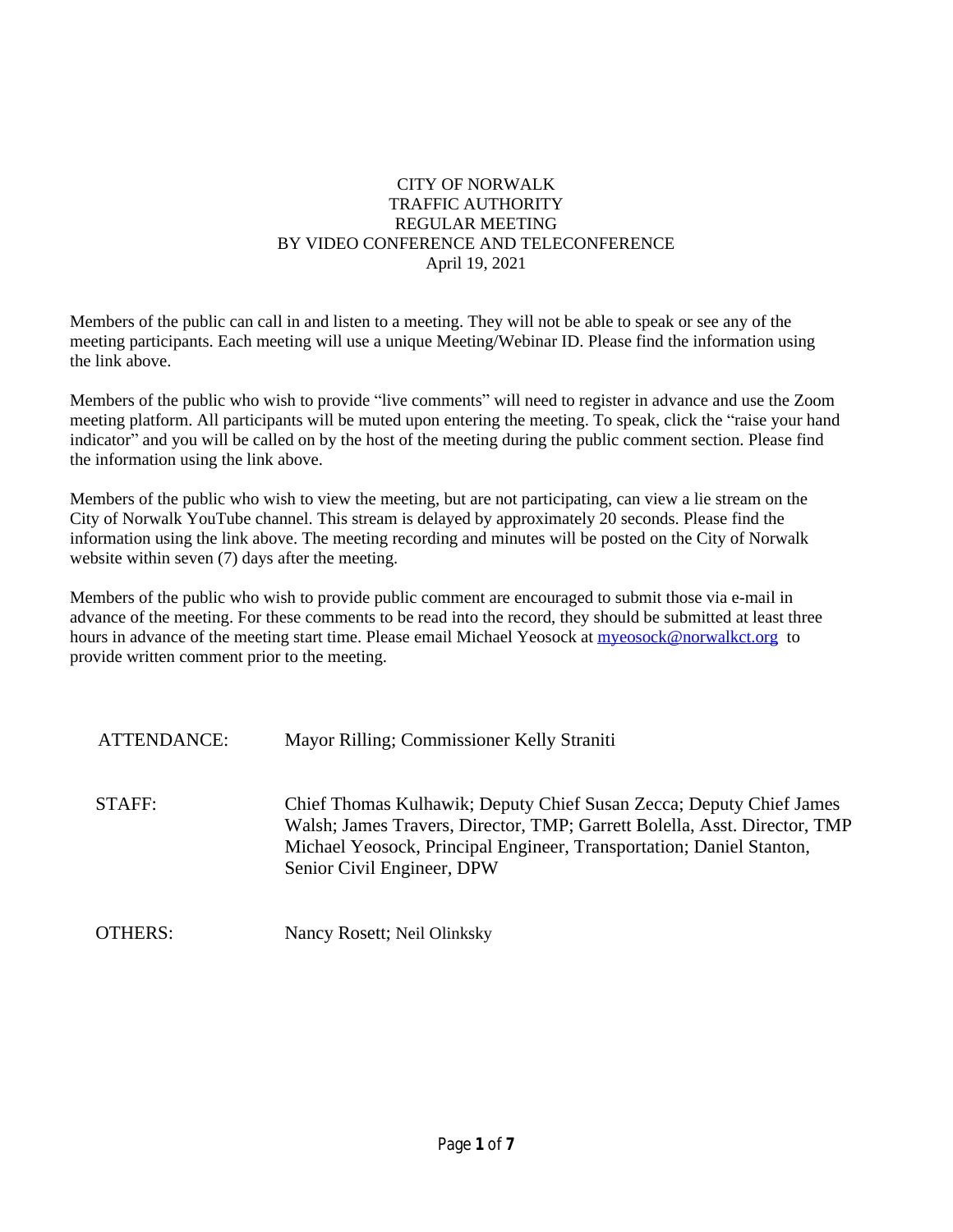Mayor Rilling called the meeting order at 4:00PM.

## **PUBLIC PARTICIPATION**

Ms. Rosett- 399 Main Avenue

Ms. Rosett said she chair's the Bike/Walk Commission and spoke in favor of item three on the agenda to lower the speed limit on Washington Street, and said the Bike/Walk Commission is generally in favor of lowering speed limits wherever possible because it makes our roads safer for all users because it reduces the incidents of accidents and when accidents do occur the injuries are generally less severe.

Ms. Rosett spoke in favor of item five on the agenda and said the state has redone the intersection of Strawberry Hill Avenue and Westport Avenue which has made it more dangerous for northbound bicyclists on Strawberry Hill Avenue. She said the commission is very much in favor of returning the configuration of that intersection back to its previous configuration.

Ms. Rosett spoke in favor of item seven on the agenda to improve the installation of bike lanes and sharrows under a DOT and Community Connectivity grant as shown on the attached plans. She said they have been a commission for almost four years and this project was started when they were just a task force, but at that time they had no budget which was somewhat challenging to install bike lanes and sharrows so they had "piggy backed" on the ongoing projects for DWP which resulted in a lot of disconnected bicycle facilities around the city. She said the committee has now been working with DPW and TMP to create a continuous east/west route for bicyclists throughout the city as well as a continuous north/south route and very much thanks TMP for all of the hard work they have done to make this almost a reality and hopes the committee will support it.

### **BUSINESS**

### **1. APPROVE THE MINUTES OF THE TRAFFIC AUTHORITY MEETING OF MONDAY, MARCH 15, 2021.**

### **\*\* COMMISSIONER STRANITI MOVED TO APPROVE THE MINUTES AS SUBMITTED. \*\* THE MOTION PASSED UNANIMOUSLY.**

### **2. APPROVE THE ROUTE CLOSURE PLAN FOR THE NORWALK MEMORIAL DAY PARADE T BE HELD ON MONDAY, MAY 31, 2021.**

Mayor Rilling said all for of the events that are being proposed for the very near future we have made the applicants aware that the events may need to be cancelled based on the situation regarding Covid-19 and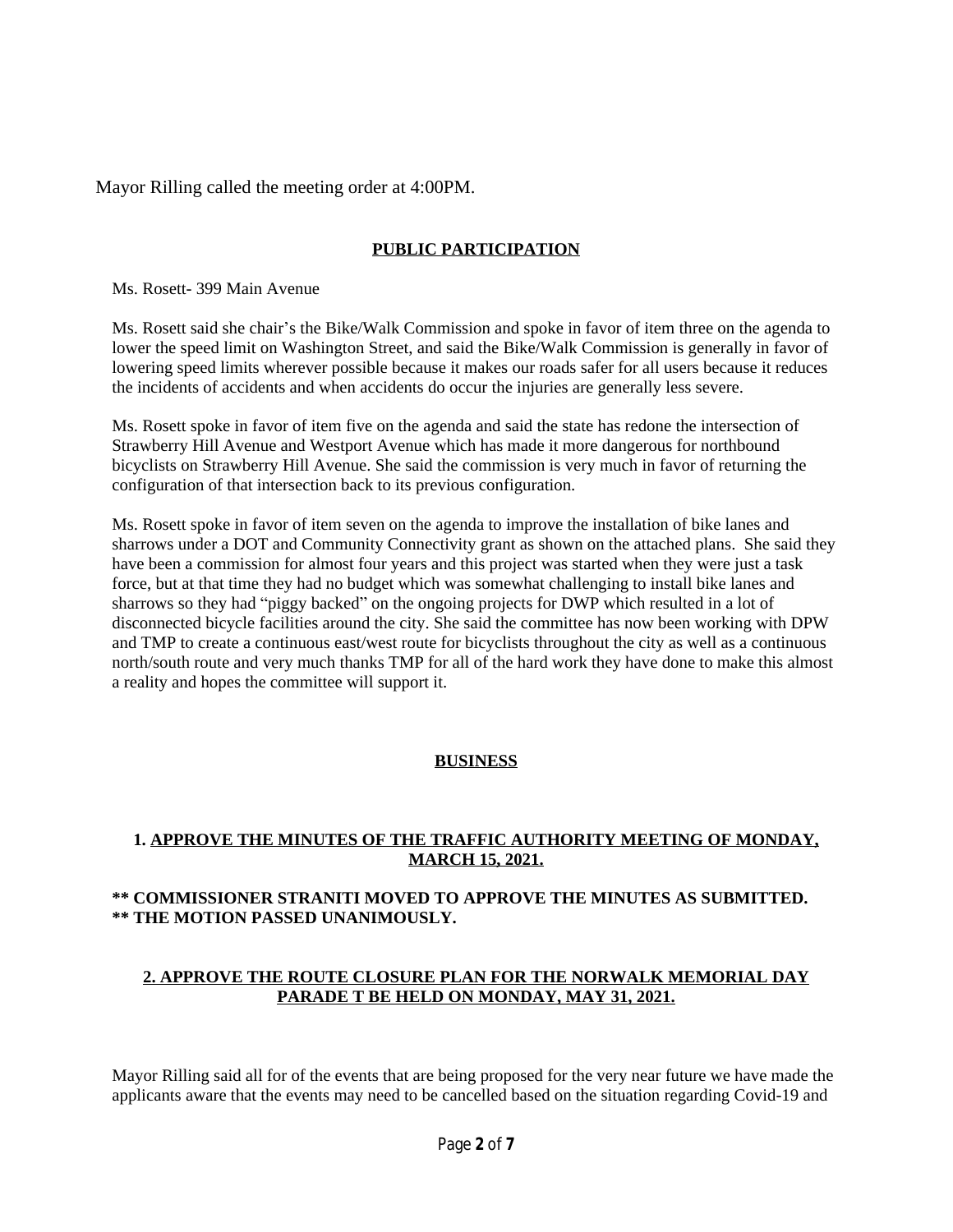this is one that may very well need to be cancelled because of the large number of people it draws and can become a super spreader event. Mayor Rilling said for the ease of facilitating this he recommends approving the event with the precautionary note. Commissioner Straniti asked when that decision will be made because a lot of planning goes into the event. Mayor Rilling said very soon.

# **\*\* COMMISSIONER STRANITI MOVED TO APPROVE THE ROUTE CLOSURE PLAN FOR THE NORWALK MEMORIAL DAY PARADE TO BE HELD ON MONDAY, MAY 31, 2021. TENTATIVE TO THE POSSIBILITY OF BEING ABLE TO CONDUCT THE PARADE SAFELY.**

**\*\* THE MOTION PASSED UNANIMOUSLY.**

### **3. RECOMMEND LOWERING THE SPEED LIMIT ON WASHINGTON STREET FROM FLAX HILL ROAD TO WATER STREET FROM 30 MPH TO 25 MPH TO THE OFFICE OF THE STATE TRAFFIC AUTHORITY FOR THEIR APPROVAL.**

Mr. Travers said Norwalk currently operates many roads under a blanket permit which are no longer issued by the CT DOT and they now require that each of the individual roads be submitted to them for review and do not believe this request will be an issue.

### **\*\* COMMISSIONER STRANITI MOVED TO APPROVE LOWERING THE SPEED LIMIT ON WASHINGTON STREET FROM FLAX HILL ROAD TO WATER STREET FROM 30 MPH TO 25 MPH TO THE OFFICE OF THE STATE TRAFFIC AUTHORITY FOR THEIR APPROVAL. \*\*THE MOTION PASSED UNANIMOUSLY.**

### **4. APPROVE THE REMOVAL OF ALL TRAFFIC RELATED SIGNAGE ON THE SOUTH SIDE OF WASHINGTON STREET FROM SOUTH MAIN STREET TO WATER STREET FOR THE REMAINING DURATION OF THE PARKING SPACE CLOSURES.**

Mr. Bolella said this is for the removal of signage on the section of Washington Street between North Water Street and Water Street and also North Main and South Main Streets, the section is currently closed by the use of jersey barriers to create a pedestrian passage and to allow the restaurants to use the sidewalks for outdoor dining. He said they have had several discussions with the Parking Authority and had recommended the removal of on-street meters as well as the parking related signage to approve the ascetics and on-street dining, and the Parking Authority has unanimously approved the removal of the meters and signage in those areas. He said this is simply to clean up the signage on the street which is no longer applicable as long as the Jersey barrier are in place. Mayor Rilling asked if the poles for the meters will also be removed. Mr. Bolella said "yes" but we will make sure there is not a safety hazard in the interim and when the jersey barriers are removed and access is given back to the restaurants they would be re-installed. Mr. Travers said at that point he will be recommending a parking paystation and continue to remove the clutter that currently exists on the street.

# \*\***COMMISSIONER STRANITI MOVED TO APPROVE THE REMOVAL OF ALL TRAFFIC RELATED SIGNAGE ON THE SOUTH SIDE OF WASHINGTON STREET FROM SOUTH MAIN STREET TO WATER STREET FOR THE REMAINING DURATION OF THE PARKING SPACE CLOSURES.**

**\*\* THE MOTION PASSED UNANIMOUSLY.**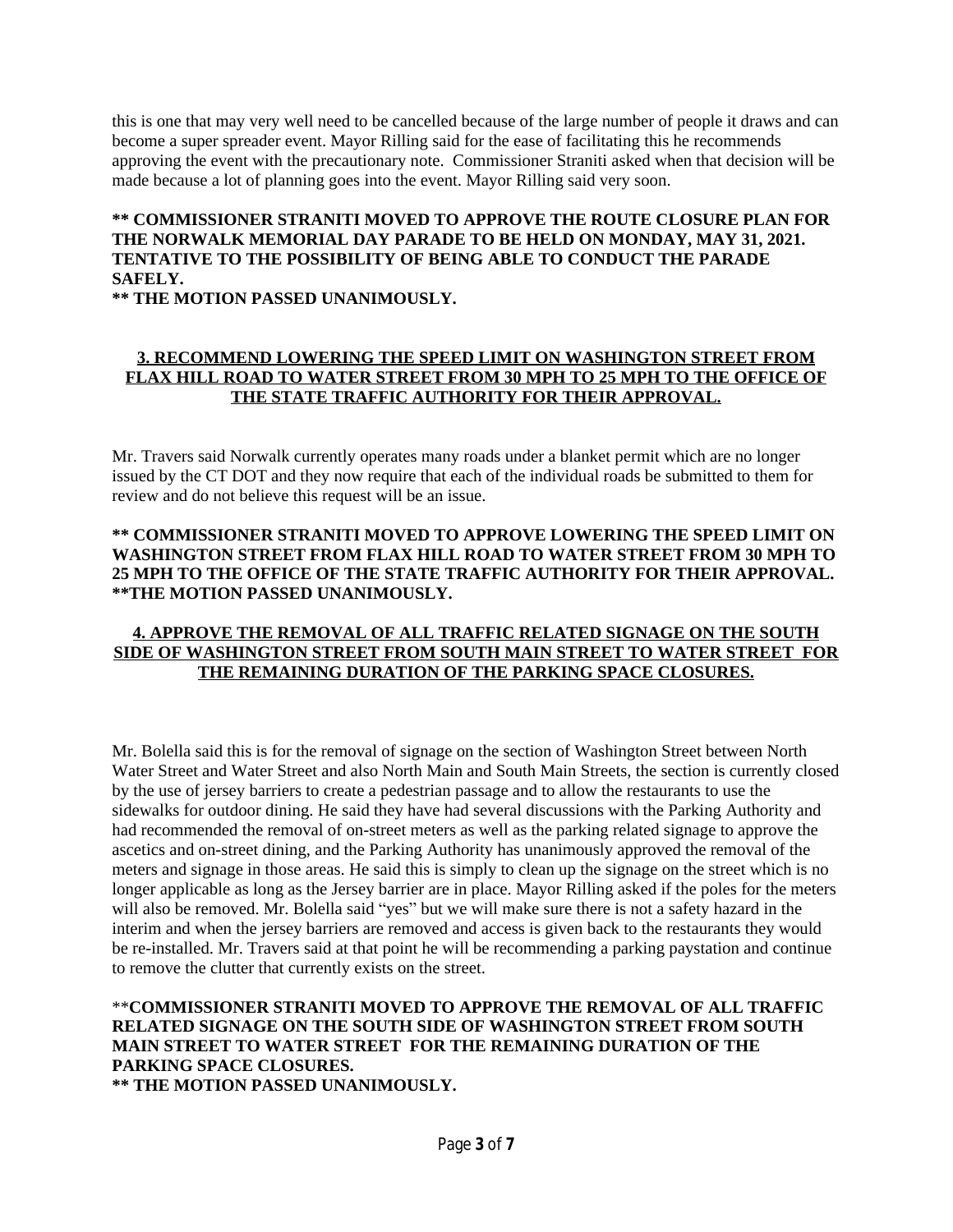### **5. REQUEST THE STATE REVISE THE WEST-BOUND LANE ARRANGEMENTS AT THE INTERSECTION OF STRAWBERRY HILL AVENUE AND WESTPORT AVENUE FROM A LEFT AND THRU LANE AND A RIGHT TURN ONLY LANE TO A LEFT TURN ONLY LANE AND RIGHT-THRU LANE.**

Mr. Travers said he has reviewed the future traffic volumes that are anticipated for this corridor and while both lane assignments do work and he appreciates the efforts by the city and state staff in looking at these changes, he does recognize the issue coming from the Bike/Walk Commission on the cycling movement and based on the fact that it will bring relief to the intersection we are asking the Traffic Authority to submit the request to CT DOT to have the lane assignment returned to the way it was prior to the change. Chief Kulhawik said that some people that travel that area have suggested a left turn signal to allow the traffic to clear and asked if that was looked into. Mr. Travers said he will make that recommendation to the CT DOT as well. Commissioner Straniti said she is in favor of the change to a dedicated left turn signal as well because there is a lot of traffic that backs up in that area. Mayor Rilling agreed and said he sees a lot of people getting frustrated and end up cutting through the parking lot for Marshalls which causes problems for the pedestrians so whatever can be done to improve the intersection would be greatly appreciated and welcomed.

**\*\* COMMISSIONER STRANITI MOVED TO APPROVE TO REQUEST THE STATE REVISE THE WEST-BOUND LANE ARRANGEMENTS AT THE INTERSECTION OF STRAWBERRY HILL AVENUE AND WESTPORT AVENUE FROM A LEFT AND THRU LANE AND A RIGHT TURN ONLY LANE TO A LEFT TURN ONLY LANE AND RIGHT-THRU LANE. \*\*THE MOTION PASSED UNANIMOUSLY.**

### **6. APPROVE THE ROAD CLOSURE PLAN FOR THE WALK-BRIDGE PROJECT**

Mr. Yeosock said the Traffic Authority had approved the road closure plan for the early breakout project and at that meeting it was requested that the state hold a public information meeting for the neighborhood regarding the plan implantations. He said the state held that meeting last month and did not receive any negative feedback so are requesting to implement that plan through the larger scale project.

#### **\*\* COMMISSIONER STRANITI MOVED TO APPROVE THE ROAD CLOSURE PLAN FOR THE WALK-BRIDGE PROJECT. \*\* THE MOTION PASSED UNANIMOUSLY.**

### **7. APPROVE THE INSTALLATION OF BIKE LANES AND SHARROWS UNDER THE CT DOT COMMUNITY CONNECTIVITY GRANT PROGRAMS AS SOWN ON THE ATTACHED PLANS.**

Mr. Bolella said the department has recently reviewed the design plans for the CT DOT Community Connectivity Grant and found a significant opportunity to replace some of the proposed sharrows through the projects in the north/south and east/west corridors to dedicated conventional bike lanes. He said there is currently 7.9 miles of conventional bike lanes in the City of Norwalk and with this project we propose to double them by adding another 7.5 miles of bike lanes. He said we prefer the bike lanes for a number of reasons and they provide a dedicated space on the side of the roadway for cyclists and we see a value of installing bike lanes as part of the project. He said as part of the process to accommodate the bike lanes that 10' travel lanes would be required along the corridor specifically for the north/south route and as part of this grant will be proposing to install 10" lanes throughout the corridor to allow the creation of 5' bike lanes. He said there is an exception to the plan in the area of Fort Point Street between Seaview Avenue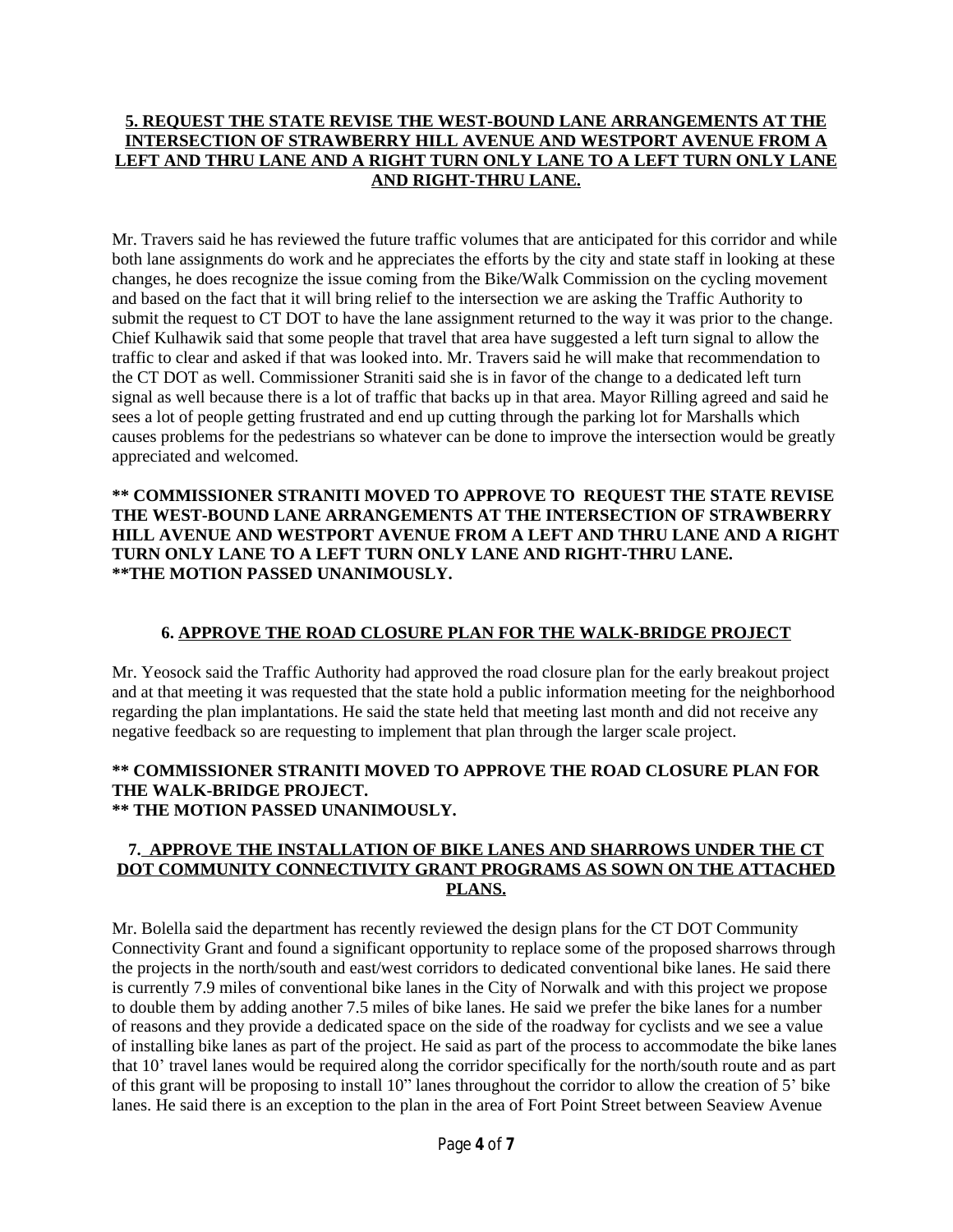and Van Zant Street and we are proposing to restripe that entire section to 10' travel lanes and would provide a consistent cross section. He said we are also proposing to move a bus stop at that section closer to Seaview Avenue to add a few parking spaces for the community. Commissioner Straniti said she does not see how the lanes could be anymore narrow on a road such as Ponus Avenue where it is already narrow. Mr. Bolella said they reviewed that entire network and by adding the extra foot would allow shoulders that accommodate bike lanes. Mayor Rilling said it was just approved to narrow the roadways 10' lanes and it tends to be a visual road calming measure and he thinks this will have a positive impact.

### **\*\* COMMISSIONER STRANITI MOVED TO APPROVE THE INSTALLATION OF BIKE LANES AND SHARROWS UNDER THE CT DOT COMMUNITY CONNECTIVITY GRANT PROGRAMS AS SOWN ON THE ATTACHED PLANS. \*\* THE MOTION PASSED UNANIMOUSLY.**

### **8. APPROVE THE TEMPORARY CLOSURE OF 3 PARKING SPACES ON NORTH MAIN STREET IN FRONT OF 15 NORTH MAIN STREET FOR OUTDOOR DINING SUBJECT TO RECEIVING ALL ADDITIONAL REQUIRED APPROVALS.**

Mayor Rilling asked if the businesses in the area were notified and if they had an opportunity to express their concerns relative to removing the parking spaces. Mr. Travers said that he has spoken to a number of the business owners and they have requested a better way to identify spaces that can be used for pick up and drop off so staff is reviewing some options. Mr. Travers also said at this point we have received all the additional required approvals for the temporary closure for the three parking spaces.

Mayor Rilling said we need to find a way to enhance enforcement for the people that are delivering or picking up on Washington Street because he has observed them stopping next to the barriers and blocking traffic. Mr. Travers said that he will work with the Deputy Chief regarding the enforcement but he also thinks the wayfinding signage is an issue so he he is working with the Snyder Group on signage directing people to the parking facilities in a much more efficient manner. He also said that he will reach out the business owners to have them direct their pick up customers on where to find parking.

# **\*\* COMMISSIONER STRANITI MOVED TO APPROVE THE TEMPORARY CLOSURE OF 3 PARKING SPACES ON NORTH MAIN STREET IN FRONT OF 15 NORTH MAIN STREET FOR OUTDOOR DINING SUBJECT TO RECEIVING ALL ADDITIONAL REQUIRED APPROVALS.**

**\*\* THE MOTION PASSED UNANIMOUSLY.**

### **9. CONCUR WITH THE ASSESSMENT BY SLR THAT THE PINNACLE MIXED-USE DEVELOPMENT AT 467 WEST AVENUE, 17 BUTLER STREET AND 3 QUINCY STREET WILL HAVE NO SUBSTANTIAL IMPACT TO THE STATE HIGHWAY SYSTEM CONTINGENT ON CT DOT'S AGREEMENT.**

Neil Olinksky provided an overview of the project and said they are currently in front of the Office of the State Traffic Administration for a revision of OSTA approval they got a few years ago. He said the current site plan got it's zoning approval a few months ago are seeking the approval from the Traffic Authority that is in concurrence that the development is not impacting any of the state roadways. Mayor Rilling said the square footage on the project increased by 70,000 yet the traffic in all categories decreased. Mr. Olinsky said that is because they removed the theater and fitness center that were proposed in the site development plan a few years back but increased the residential component.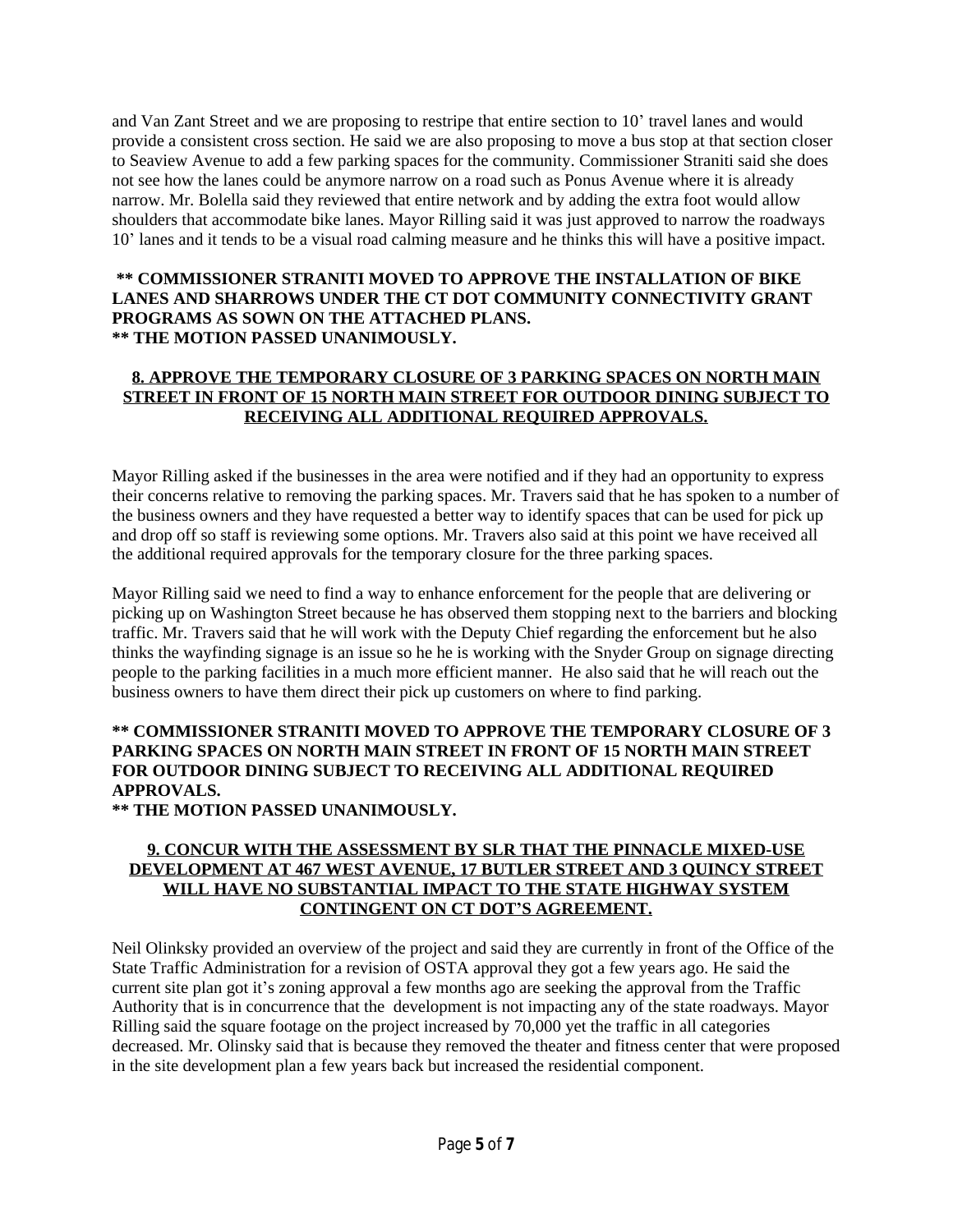Commissioner Straniti said she does not think she is qualified with the information that she has been provided to make this decision and as she has said on past applications of course there will be an impact to traffic on the roads.

Mayor Rilling said it is a requirement of the CT DOT for the Traffic Authority to look at the applications and the key word is "substantial" impact.

Mr. Olinski said they have gone through the proper methodology and a lot of information is on file with the zoning office. Commissioner Straniti asked if an independent review would still take place. Mr. Yeosock said this project is a reduction in the scope of the project turning it more into apartments rather than commercial use which will generate less traffic and when the project was originally reviewed it was found to be sufficient so there was no need for a third party study. Mayor Rilling asked if this has been approved by the Zoning Commission. Mr. Olinski said "yes" it has been approved. Mayor Rilling asked if they were comfortable with the traffic pattern. Mr. Olinski said "yes" and the whole process was completed through zoning office and approved by the Zoning Commission.

### **\*\* COMMISSIONER STRANITI MOVED TO APPROVE TO CONCUR WITH THE ASSESSMENT BY SLR THAT THE PINNACLE MIXED-USE DEVELOPMENT AT 467 WEST AVENUE, 17 BUTLER STREET AND 3 QUINCY STREET WILL HAVE NO SUBSTANTIAL IMPACT TO THE STATE HIGHWAY SYSTEM CONTINGENT ON CT DOT'S AGREEMENT. \*\* THE MOTION PASSED UNANIMOUSLY.**

### **10. APPROVE THE TRAFFIC DETOUR PLAN FOR WOODWARD AVENUE IN CONJUNCTION WITH THE CONCRETE CURB AND SIDEWALK REPLACEMENT PROJECT.**

Mr. Stanton presented the detour plan and said it was proposed from Grasso Construction who is the awarded contractor for the project and are proposing an officer be placed on Concord Street to detour the southbound traffic of RT 136. Mayor Rilling asked if the residents in the area were notified and given ample time about the project so that they can prepare. Mr. Stanton said they were provided notices at the end of last week.

Deputy Chief Walsh said that last summer there was a project in front of Rex Marine and there were major traffic backups in the morning especially with the detours that the officers were implementing. Commissioner Straniti asked if that can be addressed for this project so the same problems don't occur. Mr. Stanton said they had proposed conventional times during this construction so that they can meet the productivity goals and felt that the northbound traffic volume throughout the day was better served by northbound only. Mayor Rilling asked when the work is anticipated to begin. Mr. Stanton said once they complete the work on Second Street and are waiting on the approval from the Traffic Authority. Mayor Rilling asked if an alternate north and south bound traffic pattern can be used in the work area. Mr. Stanton said "no" due to the truck traffic in that area and felt that the one way traffic with the detour is the best approach for traffic given the volume at this location. Mayor Rilling requested that Mr. Stanton meet with Deputy Chief Walsh to discuss options in addition to this traffic plan to help divert the traffic. Deputy Chief Walsh suggested the timing be adjusted on the light on Concord Street because it is a long light.

### **\*\* COMMISSIONER STRANITI MOVED TO APPROVE THE TRAFFIC DETOUR PLAN FOR WOODWARD AVENUE IN CONJUNCTION WITH THE CONCRETE CURB AND SIDEWALK REPLACEMENT PROJECT. \*\* THE MOTION PASSED UNANIMOUSLY.**